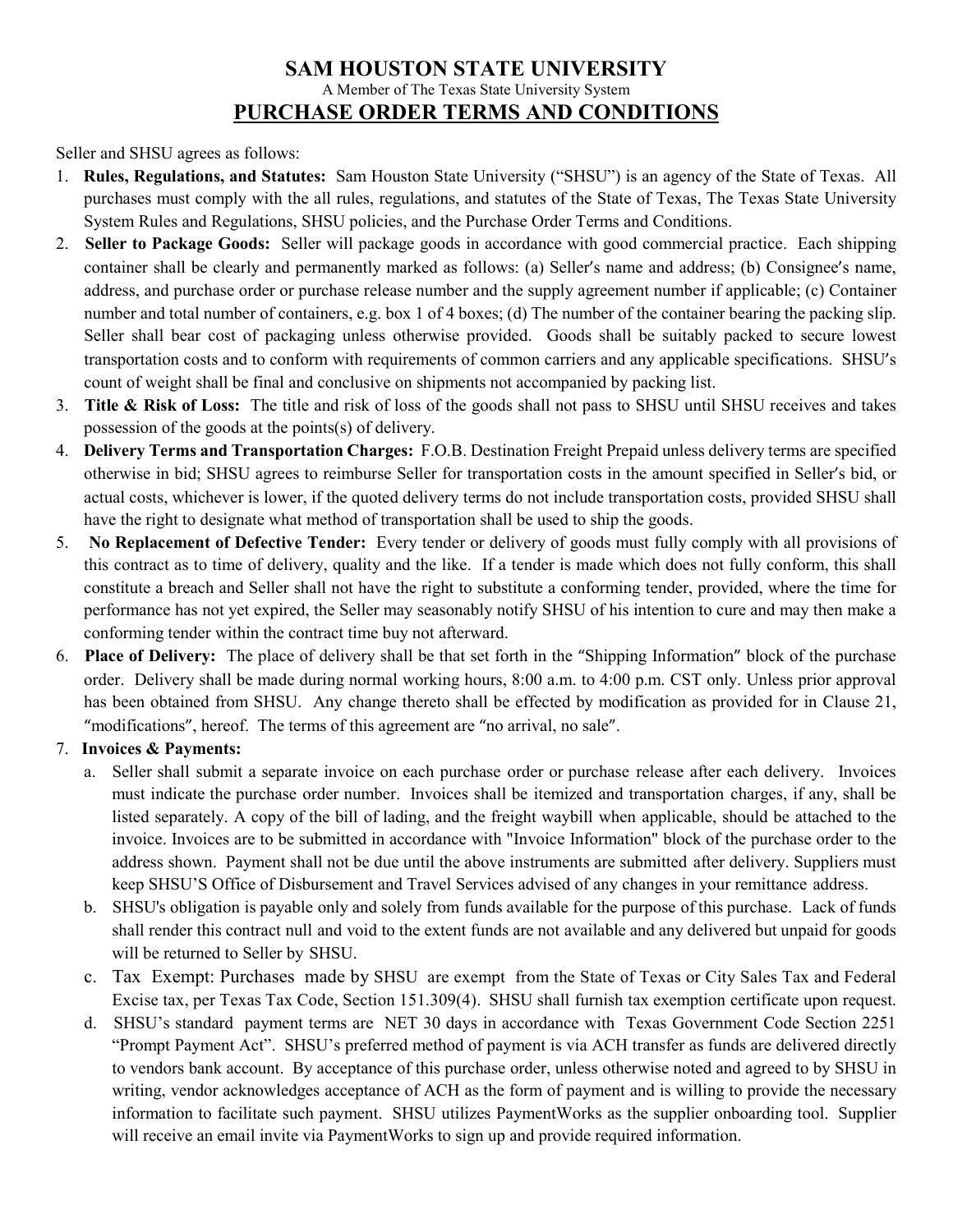- 8. **Vendor Ethics -- Gratuities:** As an agency of the State of Texas and member of The Texas State University System, SHSU holds the trust of the public. All Sellers and persons doing business with SHSU must provide the highest level of ethics and service in all business interactions. A Seller shall not give, offer to give, nor intend to give at any time any economic opportunity, future employment, gift, loan, gratuity, special discount, trip, favor, or service to a University employee that might reasonably appear to influence the employee in the discharge of official duties. SHSU may, by written notice to the Seller, cancel this contract without liability to Seller if it determined that gratuities, in the form of entertainment, gifts, or otherwise, were offered or given by the Seller, or any agent or representative of the Seller, to any officer or employee of SHSU with a view toward securing a contract or securing favorable treatment with respect to the awarding or amending, or the making or any determinations with respect to the performing of such a contract. In the event this contract is cancelled by SHSU pursuant to this provision, SHSU shall be entitled, in addition to any other rights and remedies, to recover or withhold the amount of the cost incurred by Seller in providing such gratuities.
- 9. **Prohibition Against Personal Interest in Contracts:** No faculty, staff or other employee of SHSU shall transact any business in their official capacity with any business entity of which they are officers, agents, or members, or in which they own a controlling interest unless the Texas State University System Board of Regents has reviewed the matter and determined that there is no conflict of interest. Any violation of the section, with the knowledge, expressed or implies, of the person or corporation contracting with SHSU shall render the contract involved voidable by SHSU.
- 10. **Special Tools** & **Test Equipment:** Ifthe price stated on the face hereof includes the cost of any special tooling or test equipment fabricated or required by Seller for the purpose of filling this order, such special tooling equipment and any process sheets related thereto shall become the property of SHSU and to the extent feasible shall be identified by the Seller as such.

#### 11. **Warranty-Price:**

- a. The price to be paid by SHSU shall be that contained in Seller's bid which Seller warrants to be no higher than Seller's current prices on orders by others for products of the kind and specification covered by this agreement for similar quantities under similar or like conditions and methods of purchase. In the event Seller breaches this warranty, the prices of the items shall be reduced to the Seller's current prices on orders by others, or in the alternative. SHSU may cancel this contract without liability to Seller for breach or Seller's actual expense.
- b. The Seller warrants that no person or selling agency has been employed or retained to solicit or secure this contract upon an agreement or understanding for commission, percentage, brokerage, or contingent fee excepting bona fide employees of bona fide established commercial or selling agencies maintained by the Seller for the purpose of securing business. For breach or violation of this warranty SHSU shall have the right in addition to any other right or rights to cancel this contract without liability and to deduct from the contract price, or otherwise recover the full amount of such commission, percentage, brokerage or contingent fee.
- 12. **Warranty-Product:** Seller shall not limit or exclude any implied warranties and any attempt to do so shall render this contract voidable at the option of SHSU. Seller warrants that the goods furnished will conform to the specifications, drawings, and descriptions listed in the bid invitation, and to the sample(s) furnished by Seller, if any. In the event of a conflict between the specifications, drawings, and descriptions, the specifications shall govern.
- 13. **Safety Warranty:** Seller warrants that the product sold to SHSU shall conform to the standards promulgated by the U.S. Department of Labor under the Occupational Safety and Health Act of 1970. In the event the product does not conform to OSHA standards, SHSU may return the product for correction or replacement at the Seller's expense. In the event Seller fails to make the appropriate correction within a reasonable time, correction made by SHSU will be at Seller's expense.
- 14. **No Warranty by SHSU Against Infringements:** As part of this contract for sale Seller agrees to ascertain whether goods manufactured in accordance with the specifications attached to this agreement or the like. SHSU makes no warranty that the production of goods according to the specification will not give rise to such a claim, and in no event shall SHSU be liable to Seller for indemnification in the event that Seller is sued on the grounds of infringement or the like. If Seller is of the opinion that an infringement or the like will result, he will notify SHSU to this effect in writing within two weeks after the signing of this agreement. If SHSU does not receive notice and is subsequently held liable for the infringement or the like, Seller will save SHSU harmless. If Seller in good faith ascertains that production of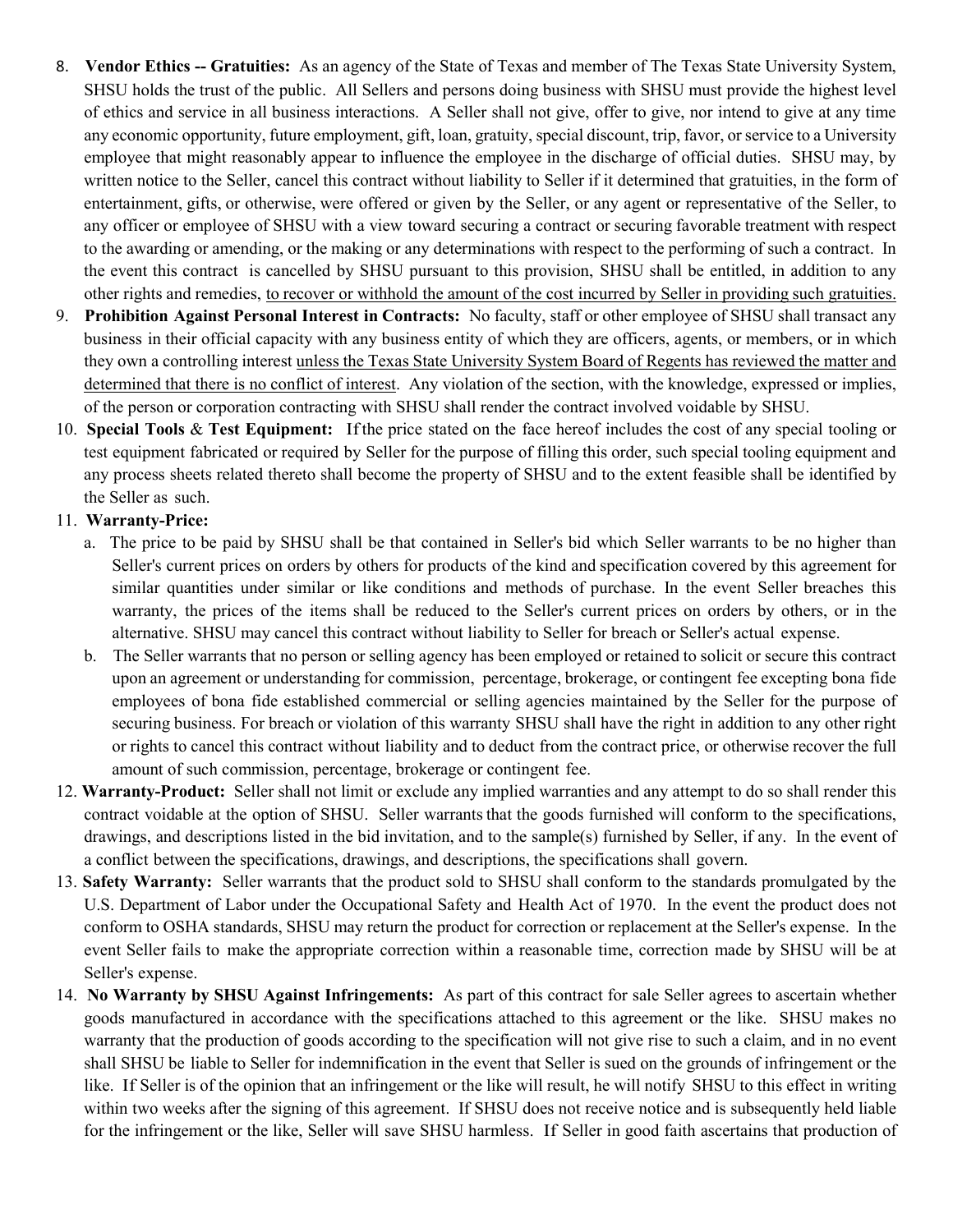the goods in accordance with the specifications will result in infringement or the like, this contract shall be null and void except that SHSU will pay Seller the reasonable cost of this search as to infringements.

- 15. INDEMNIFICATION. SELLER WILL AND DOES HEREBY AGREE TO INDEMNIFY, PROTECT, DEFEND WITH COUNSEL APPROVED BY UNIVERSITY, AND HOLD HARMLESS UNIVERSITY AND THEIR REGENTS, OFFICERS, DIRECTORS, ATTORNEYS, EMPLOYEES, REPRESENTATIVES AND AGENTS (COLLECTIVELY "INDEMNITEES") FROM AND AGAINST ALL DAMAGES, LOSSES, LIENS, CAUSES OF ACTION, SUITS, JUDGMENTS, EXPENSES, AND OTHER CLAIMS OF ANY NATURE, KIND, OR DESCRIPTION, BY ANY PERSON OR ENTITY, INCLUDING REASONABLE ATTORNEYS' FEES INCURRED IN INVESTIGATING, DEFENDING OR SETTLING ANY OF THE FOREGOING (COLLECTIVELY "CLAIMS") ARISING OUT OF, IN CONNECTION WITH, , OR RESULTING FROM THIS PURCHASE ORDER OR THE GOODS OR SERVICES PROVIDED UNDER THIS PURCHASE ORDER, TO THE EXTENT CAUSED, IN WHOLE OR IN PART, BY THE ACTS, OMISSIONS, OR WILLFUL MISCONDUCT OF SELLER, OR IT AGENTS, EMPLOYEES, SUBCONTRACTORS, SUPPLIERS OR ANYONE DIRECTLY EMPLOYED BY SELLER OR ANYONE FOR WHOSE ACTS SELLER MAYBE LIABLE. IN ADDITION, SELLER WILL INDEMNIFY, PROTECT, DEFEND WITH COUNSEL APPROVED BY UNIVERSITY, AND HOLD HARMLESS THE INDEMNITEES FROM AND AGAINST ALL CLAIMS ARISING FROM INFRINGEMENT OR ALLEGED INFRINGEMENT OF ANY PATENT, COPYRIGHT, TRADEMARK OR OTHER INTELLECTUAL PROPERTY RIGHTS ARISING OUT OF , IN CONNECTION WITH, OR RESULTING FROM THIS PURCHASE ORDER OR THE GOODS OR SERVICES PROVIDED UNDER THIS PURCHASE ORDER. THE PROVISIONS OF THIS SECTION WILL NOT BE CONSTRUED TO ELIMINATE OR REDUCE ANY OTHER INDEMNIFICATION OR RIGHT, WHICH ANY INDEMNITEE HAS, BY LAW OR EQUITY. IN THE EVENT OF LITIGATION, UNIVERSITY AGREES TO COOPERATE REASONABLY WITH SELLER. ALL PARTIES WILL BE ENTITLED TO BE REPRESENTED BY COUNSEL AT THEIR OWN EXPENSE.
- 16. **Right of Inspection:** SHSU shall have the right to inspect the goods at delivery before accepting them.
- 17. **Cancellation:** SHSU shall have the right to cancel for default all or any part of the undelivered portion of this order if Seller breaches any of the terms hereof including warranties of Seller or if the Seller becomes involved or commits acts of bankruptcy. Such right of cancellation is in addition to and not in lieu of any other remedies which SHSU may have in law or equity.
- 18. **Termination:** The performance of work under this order may be terminated in whole or in part by SHSU in accordance with this provision. Termination of work hereunder shall be effected by the delivery to the Seller of a "Notice of Termination" specifying the extent to which performance of work under the order is terminated and the date upon which such termination becomes effective. Such right of termination is in addition to and not in lieu of rights of SHSU set forth in Clause 15, herein.
- 19. **Force Majeure:** If by reason of Force Majeure either party hereto shall be rendered unable wholly or in part to carry out its obligations under this Agreement then such party shall give notice and full particulars of such Force Majeure in writing to the other party within a reasonable time after occurrence of the event or cause relied upon, and the obligation of the party giving such notice, so far as it is affected by such Force Majeure, shall be suspended during the continuance of the inability then claimed, except as hereinafter provided but for no longer period, and such party shall endeavor to remove or overcome such inability with all reasonable dispatch. The term Force Majeure as employed herein, shall mean acts of God, strikes, lockouts, or other industrial disturbances, act of public enemy, orders of any kind of government of the United States or the State or Texas or any civil or military authority, insurrections, riots, epidemics, landslides, lightning, earthquake, fires, hurricanes, storms floods washouts, droughts, arrests, restraint of government and people, civil disturbances, explosions, breakage or accidents to machinery, pipelines, or canals, or other causes not reasonably within the control of the party claiming such inability.
- 20. **Assignment or Delegation:** No right or interest in this contract shall be assigned or delegation of any obligation made by Seller without the written permission of SHSU. Any attempted assignment or delegation by Seller shall be wholly void and totally ineffective for all purposes unless made in conformity with this paragraph.
- 21. **Waiver:** No claim or right arising out of a breach of this contract can be discharged in whole or in part by a waiver or renunciation of the claim or right unless the waiver or renunciation is supposed by consideration and is in writing signed by the aggrieved party.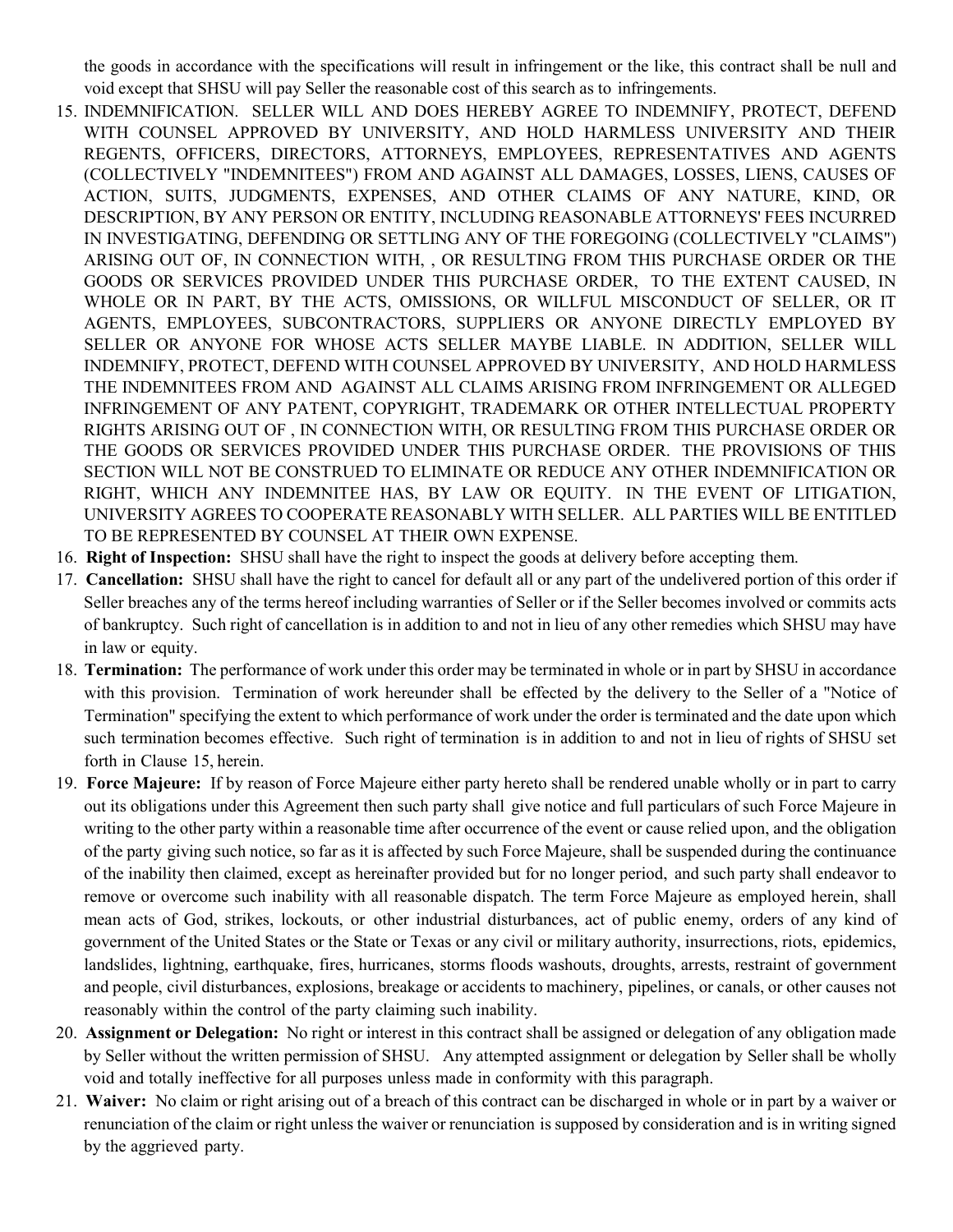- 22. **Modifications:** This contract can be modified or rescinded only by a writing signed by both of the parties or their duly authorized agents.
- 23. **Technology Access Clause:** Seller expressly acknowledges that state funds may not be expended in connection with the purchase of an automated information system unless that system meets certain statutory requirements relating to accessibility by persons with visual impairments. Accordingly, the Seller represents and warrants to SHSU that the technology provided to SHSU for purchase is capable, either by virtue of features included within the technology or because it is readily adaptable by use with other technology, of:
	- providing equivalent access for effective use by both visual and non-visual means;
	- presenting information, including prompts used for interactive communications, in formats intended for non-visual use; and
	- being integrated into networks for obtaining, retrieving, and disseminating information used by individuals who are not blind or visually impaired.

 For purposes of this paragraph, the phrase "equivalent access" means a substantially similar ability to communicate with or make use of the technology, either directly by features incorporated within the technology or by other reasonable means such as assistive devices or services which would constitute reasonable accommodations under the Federal Americans with Disabilities Act or similar state or federal laws. Examples of methods by which equivalent access may be provided include, but are not limited to, keyboard alternatives

Seller represents and warrants (the Electronic and Information Resources (EIR) Accessibility Warranty") that the electronic and information resources and all associated information, documentation and support that it provides to SHSU under the Agreement (collectively, the "EIRs") comply with the applicable requirements set forth in Title 1, Chapter 213 of the Texas Administrative Code ("TAC") and Title 1, Chapter 206, Rule §206.70 of the TAC (as authorized by Chapter 2054, Subchapter M of the Texas Government Code). Accordingly Seller represents and warrants to SHSU that the EIR provided to SHSU complies with the accessibility requirements as outlined in TAC 206 and 213 by providing (1) a completed Voluntary Product Accessibility Template (VPAT) attesting to the EIR's accessible features and capabilities or (2) providing a similarly formatted document as the VPAT attesting to the EIR's accessible features and capabilities. To the extent Seller becomes aware that the EIRs, or any portion thereof, do not comply with the EIR Accessibility Warranty, then Seller represents and warrants that it will, at no cost to SHSU, either (1) perform all necessary remediation to make EIRs satisfy the EIR Accessibility Warranty or (2) replace the EIRs with new EIRs that satisfy the EIR Accessibility Warranty. In the event the Seller fails or is unable to do so, then SHSU may terminate the Agreement and Seller will refund to SHSU all amounts SHSU has paid under the Agreement within thirty (30) days after the termination date.

- 24. **Cybersecurity Training Program.** Pursuant to Section 2054.5192, Texas Government Code, Seller and its subcontractors, officers, and employees, who are provided credentials granting access to University's computer system also known as University's information system, must complete a cybersecurity training program certified under Section 2054.519, Texas Government Code as selected by University. The cybersecurity training program must be completed during the term and any renewal period of this Agreement. Seller shall verify in writing completion of the program to University within the first thirty (30) calendar days of the term and any renewal period of this Agreement. Failure to comply with the requirements of this section are grounds for termination for cause of this Agreement.
- 25. **Interpretation-Parole Evidence:** This writing is intended by the parties as a final expression of their agreement and also as a complete and exclusive statement of the terms of their agreement. No course of prior dealings between the parties and no usage of the trade shall be relevant to supplement or explain any term used in this agreement. Acceptance or acquiescence in a course of performance rendered under this agreement shall not be relevant to determine the meaning of this agreement event though the accepting or acquiescing party has knowledge of the performance and opportunity for objection. Whenever a term defined by the Uniform Commercial Code is used in this agreement, the definition contained in the Code is to control.
- 26. **Applicable Law:** This agreement shall be governed by the Uniform Commercial Code. Wherever the term "Uniform Commercial Code" is used, it shall be construed as meaning the Uniform Commercial Code as adopted in the State of Texas as effective and in force on the date of this agreement.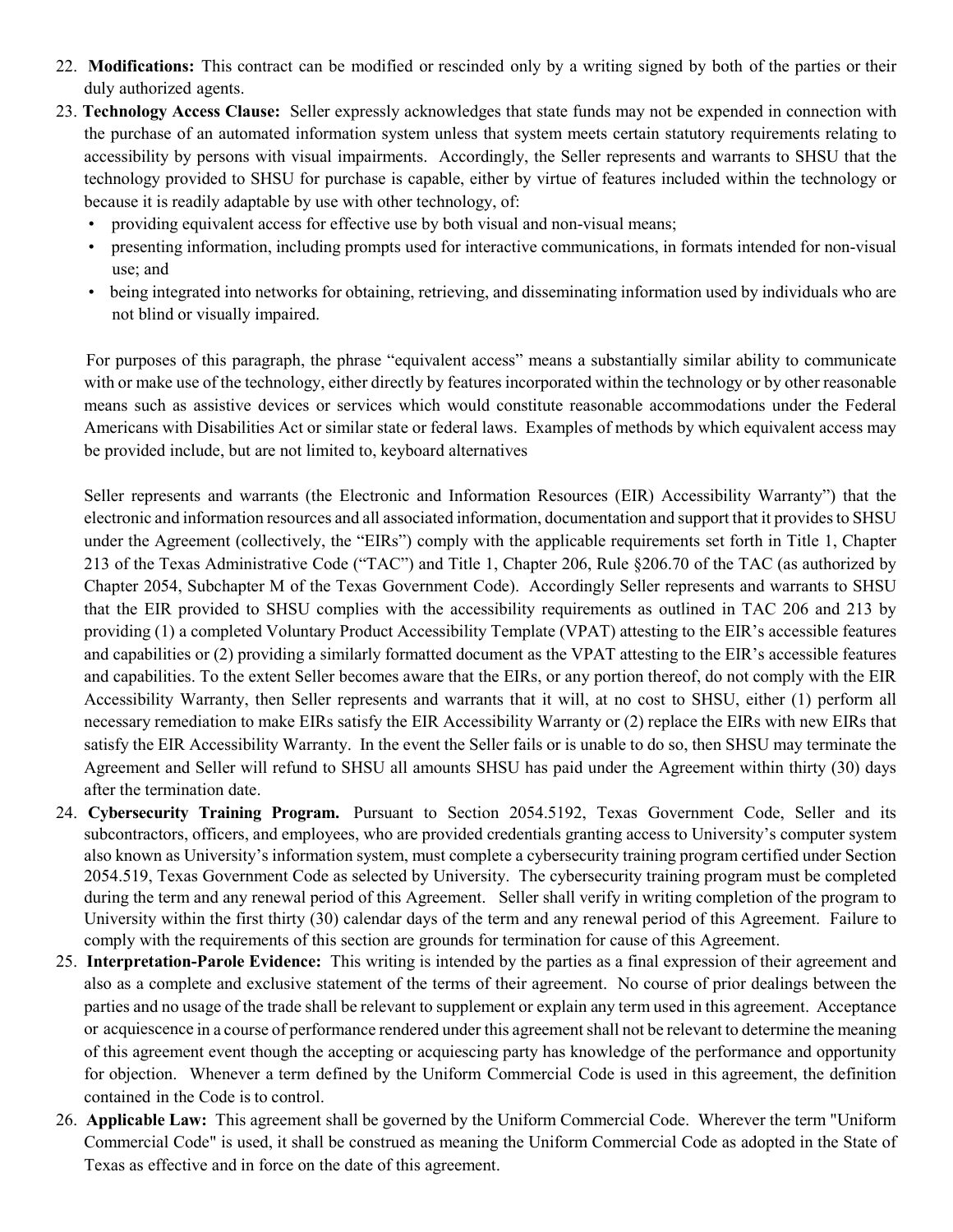- 27. **Advertising:** Seller shall not advertise or publish, without SHSU's prior consent, the fact that SHSU has entered into this contract, except to the extent necessary to comply with proper requests for information from an authorized representative of the federal, state or local government.
- 28. **Right to Assurance:** Whenever one party to this contract in good faith has reason to question the other party's intent to perform he may demand that the other party give written assurance of his intent to perform. In the event that a demand is made and no assurance is given within five (5) days, the demanding party may treat this failure as an anticipatory repudiation of the contract.
- 29. **Venue:** Both parties agree that venue for any litigation arising from this contract shall lie in Walker County, Texas.
- 30. **Right to Audit:** By execution and acceptance of this order, Vendor agrees to provide SHSU and its agents access to Vendor's financial records for audit purposes during regular business hours. Failure to do so will result in termination of this contract.
- 31. **No Boycott of Israel:** Pursuant to Section 2270.002 of the Texas Government Code, Respondent certifies that either (i) it meets an exemption criteria under Section 2270.002; or (ii) it does not boycott Israel and will not boycott Israel during the term of the contract resulting from this solicitation. Respondent shall state any facts that make it exempt from the boycott certification in its Response.
- 32. **Public Information Ac**t: SHSU strictly adheres to all statutes, court decisions and the opinions of the Texas Attorney General with respect to disclosure of public information under the Texas Public Information Act, Chapter 552, Texas Government Code. Seller shall to make any information created or exchanged with SHSU pursuant to this purchase order, that is not otherwise excepted from disclosure under the Texas Public Information Act, available in a format that is accessible by the public at no additional charge to the state. The following format(s) shall be deemed to be in compliance with this provision: electronic files in Word, PDF, or similar generally accessible format.
- 33. **Incorporated Law:** In accordance with Texas Education Code 51.9335, any contract for the acquisition of goods and services to which an institution of higher education is a party, a provision required by applicable law to be included in the contract is considered to be a part of the executed contract without regard to:
	- (1) whether the provision appears on the face of the contract; or
	- (2) whether the contract includes any provision to the contrary.
- 34. **Nondiscrimination:** In execution of this agreement, Vendor. contractors, subcontractors, their respective employees, and others acting by or through them shall comply with all federal and state policies and laws prohibiting discrimination, harassment, and *sexual misconduct*. Any breach of this covenant may result in termination of this agreement.
- 35. **Dispute Resolution**: If a dispute, or controversy, or claim arises out of or relates to this contract, the parties will make a good faith attempt to resolve the issues. If the dispute cannot be settled by the parties, the parties agree to follow the dispute resolution process in Chapter 2260 of the Texas Government Code.
- 36. **Immunity:** Notwithstanding any provision of this contract, nothing herein constitutes a waiver of the constitutional, statutory or common law rights, privileges, defenses or immunities of the parties.
- 37. **Conflict:** In the event of a conflict between this contract and the terms and conditions of this purchase order, the terms and conditions of this purchase order will control.
- 38. **U.S. Produced Steel:** Except as provided below the contract shall include a requirement that any iron or steel product produced through a manufacturing process and used in the Project shall be produced in the United States, within the meaning provided in Texas Government Code Section 2252.201.

## Exemptions:

- a. Shall not apply to the Project for which the governing body of the Owner determines that.
	- 1. iron or steel products produced in the United States are not:
		- a. produced in sufficient quantities:
		- b. reasonably available; or
		- c. of a satisfactory quality;
	- 2. use of iron or steel products produced in the United States will increase the total cost of the project by more than 20 percent; or
	- 3. comply with this Section is inconsistent with the public interest.